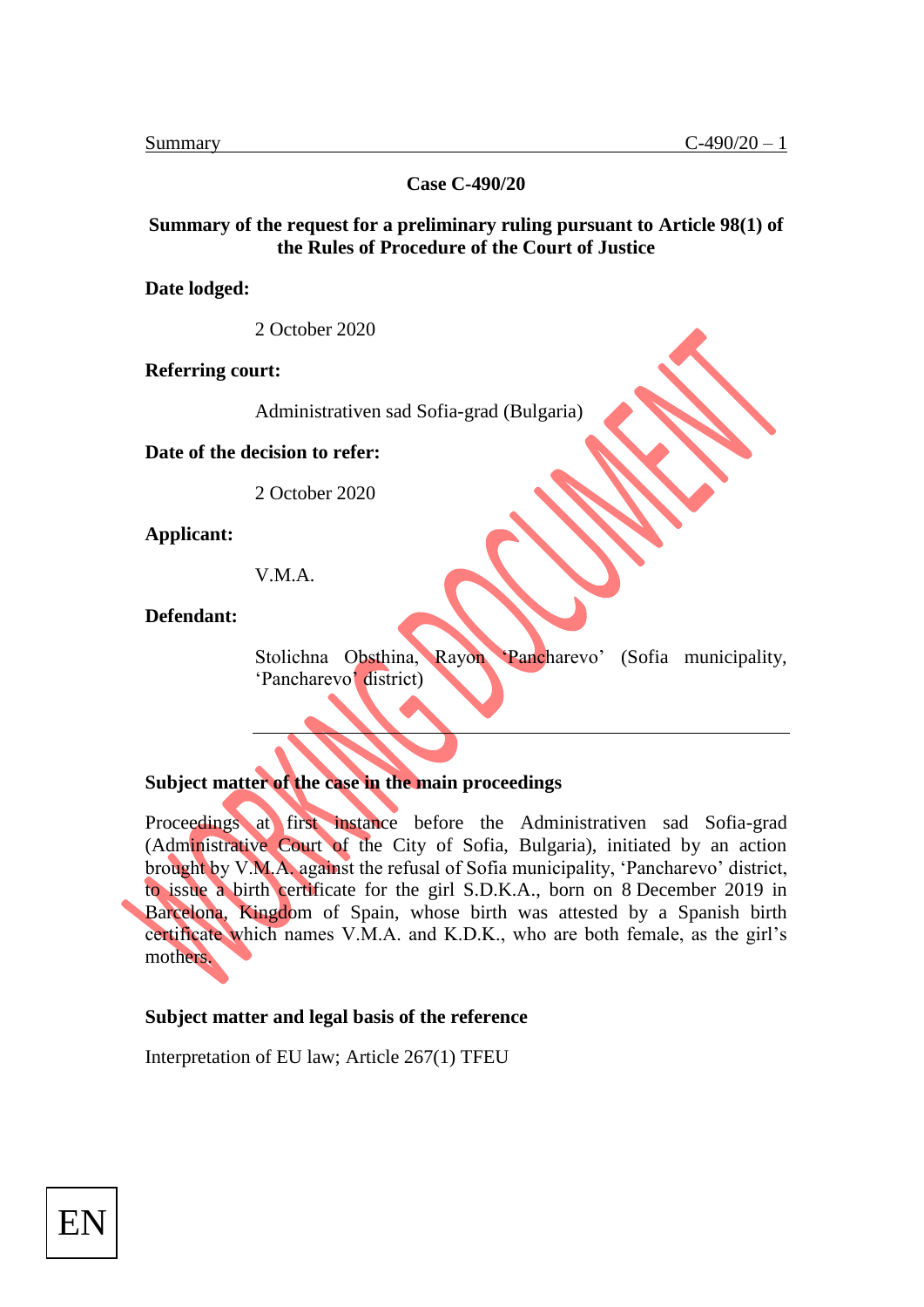### **Questions referred for a preliminary ruling**

- 1. Must Article 20 TFEU and Article 21 TFEU and Articles 7, 24 and 45 of the Charter of Fundamental Rights of the European Union be interpreted as meaning that the Bulgarian administrative authorities to which an application for a document certifying the birth of a child of Bulgarian nationality in another Member State of the EU was submitted, which had been certified by way of a Spanish birth certificate in which two persons of the female sex are registered as mothers without specifying whether one of them, and if so, which of them, is the child's biological mother, are not permitted to refuse to issue a Bulgarian birth certificate on the grounds that the applicant refuses to state which of them is the child's biological mother?
- 2. Must Article 4(2) TEU and Article 9 of the Charter of Fundamental Rights of the European Union be interpreted as meaning that respect for the national identity and constitutional identity of the Member States of the European Union means that those Member States have a broad discretion as regards the rules for establishing parentage? Specifically:
	- Must Art. 4(2) TEU be interpreted as allowing Member State to request information on the biological parentage of the child?
	- Must Article 4(2) TEU in conjunction with Article 7 and Article 24(2) of the Charter be interpreted as meaning that it is essential to strike a balance of interests between, on the one hand, the national identity and constitutional identity of a Member State and, on the other hand, the best interests of the child, having regard to the fact that, at the present time, there is neither a consensus as regards values nor, in legal terms, a consensus about the possibility of registering as parents on a birth certificate persons of the same sex without providing further details of whether one of them, and if so, which of them, is the child's biological parent? If this question is answered in the affirmative, how could that balance of interests be achieved in concrete terms?

3. Is the answer to Question 1 affected by the legal consequences of Brexit in that one of the mothers listed on the birth certificate issued in another Member State is a UK national whereas the other mother is a national of an EU Member State, having regard in particular to the fact that the refusal to issue a Bulgarian birth certificate for the child constitutes an obstacle to the issue of an identity document for the child by an EU Member State and, as a result, may impede the unlimited exercise of her rights as an EU citizen?

4. If the first question is answered in the affirmative: does EU law, in particular the principle of effectiveness, oblige the competent national authorities to derogate from the model birth certificate which forms part of the applicable national law?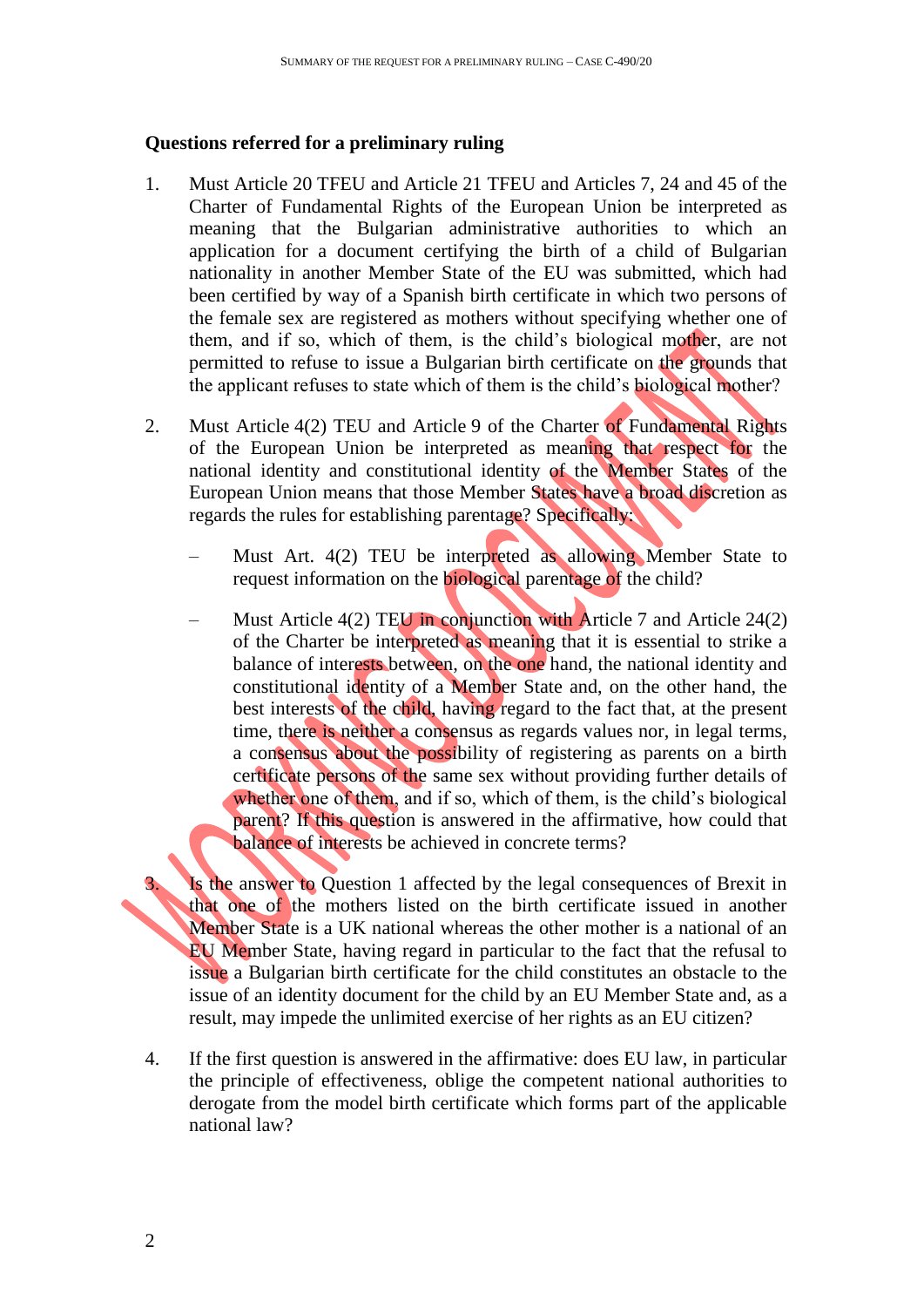### **Legal provisions and case-law of the European Union**

Articles 18, 20 and 21 of the Treaty on the Functioning of the EU (TFEU);

Articles 7, 9, 21, 24 and 45 of the Charter of Fundamental Rights of the European Union;

Article 4(2) of the Treaty on European Union (TEU);

Article  $2(1)$  and  $(2)(a)$ , Article 4 and Article  $7(1)(d)$  and  $(4)$  of Directive 2004/38/EC of the European Parliament and of the Council of 29 April 2004 on the right of citizens of the Union and their family members to move and reside freely within the territory of the Member States amending Regulation (EEC) No 1612/68 and repealing Directives 64/221/EEC, 68/360/EEC, 72/194/EEC, 73/148/EEC, 75/34/EEC, 75/35/EEC, 90/364/EEC, 90/365/EEC and 93/96/EEC;

Judgments of the Court of Justice of 25 July 2008, *Metock and Others*, C-127/08, EU:C:2008:449; of 8 November 2012, *Iida*, C-40/11, EU:C:2012:691, and of 5 June 2018, *Coman and Others*, C-673/16, EU:C:2018:385; of 20 November 2001, *Jany and Others*, C-268/99, EU:C:2001:616, and of 4 December 1974, *Van Duyn*, 41/74, EU:C:1974:133; of 2 October 2003, *Garcia Avello*, C-148/02, EU:C:2003:539; of 1 April 2008, *Maruko*, C-267/06, EU:C:2008:179, and of 14 October 2008, *Grunkin and Paul*, C-353/06, EU:C:2008:559; of 2 June 2016, *Bogendorff von Wolffersdorff*, C-438/14, EU:C:2016:401.

Judgment of the European Court of Human Rights (ECtHR) of 26 June 2014, *Mennesson v. France* (Application no. 65192/11), and advisory opinion of the ECtHR in response to a request from the French Cour de Cassation (Court of Cassation) (Request no. P16-2018-001)

## **National legislation**

Konstitutsia na Republika Balgaria (Consitution of the Republic of Bulgaria), Article 25 and Article 46(1);

Semeen kodeks (Family Code), Articles 60 and 61;

Zakon za grazhdanskata registratsia (Law on the Registration of Citizens), Articles 42, 45, 69, 70, 72;

Naredba No. RD-02-20-9 ot 21.05.2012 g. za funktsionirane na Edinnata sistema za grazhdanska registratsia (Regulation No. RD-02-20-9 of 21 May 2012 on the Operation of the Uniform System for the Registration of Citizens), Articles 7, 12, 13, 14;

Zapoved No. RD-02-14-2595 ot 15.12.2011 za utvarzhdavane na obraztsi na aktovete za grazhdansko sastoyanie, izdadena ot ministara na regionalnoto razvitie i blagoustroystvoto i ministara na pravosadieto (Regulation No. RD-02-14-2595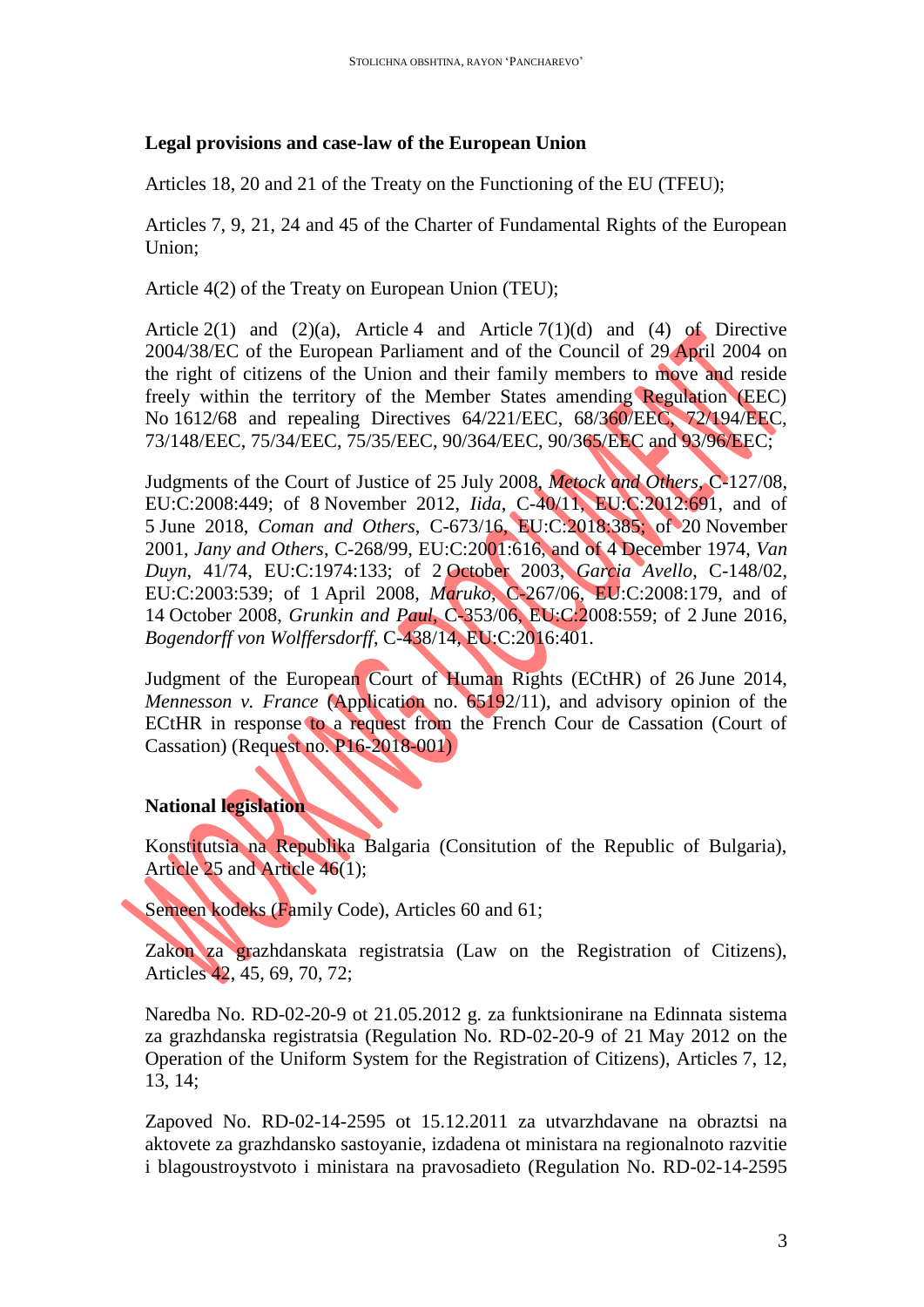of the Minister for Regional Development and Public Works and of the Minister of Justice of 15 December 2011 on the Approval of Model Civil Status Certificates)

### **Brief summary of the facts and procedure**

- 1 On 8 December 2019, in the city of Barcelona, Kingdom of Spain, the child S.D.K.A. was born, a birth certificate for whom was issued on which it was recorded that the mothers of the child were V.M.A., a Bulgarian national, designated 'Mother A', and K.D.K., a UK national, designated 'Mother', both persons being female.
- 2 By application of 29 January 2020, V.M.A., acting through her authorised representative, made a statement requesting that Sofia municipality, 'Pancharevo' district, issue a birth certificate for the child S.D.K.A. Attached to the statement was an officially certified translation into Bulgarian of an excerpt from the civil register of Barcelona and the birth certificate of S.D.K.A., which lists as the mothers of the child V.M.A., born in Sofia, Republic of Bulgaria, and K.D.K., born in Gibraltar, United Kingdom, both persons being female.
- 3 According to the information contained in the birth certificate, V.M.A. and K.D.K. entered into a civil marriage in Gibraltar, United Kingdom, on 23 February 2018.
- 4 On 7 February 2020, Sofia municipality, 'Pancharevo' district, instructed the applicant in writing to produce, within seven days, evidence of the child's parentage with respect to her biological mother.
- 5 Referring to the instructions received, the applicant replied on 18 February 2020 that she could not provide such information and that she was not required to do so under the laws in force in the Republic of Bulgaria.
- 6 By letter dated 5 March 2020 and sent to the applicant on the same day, Sofia municipality, 'Pancharevo' district, refused to issue a Bulgarian birth certificate for the child S.D.K.A.
- 7 On 3 April 2020, the authorised representative of V.M.A. brought legal proceedings before the Administrativen sad – Sofia grad (Administrative Court of the City of Sofia) against the refusal by Sofia municipality, 'Pancharevo' district, expressed in the letter of 5 March 2020, to issue a Bulgarian birth certificate for the child S.D.K.A. in accordance with the Spanish birth certificate issued.

### **Main arguments of the parties in the main proceedings**

8 According to the letter sent to the applicant on 5 March 2020 by Sofia municipality, 'Pancharevo' district, refusing to issue a Bulgarian birth certificate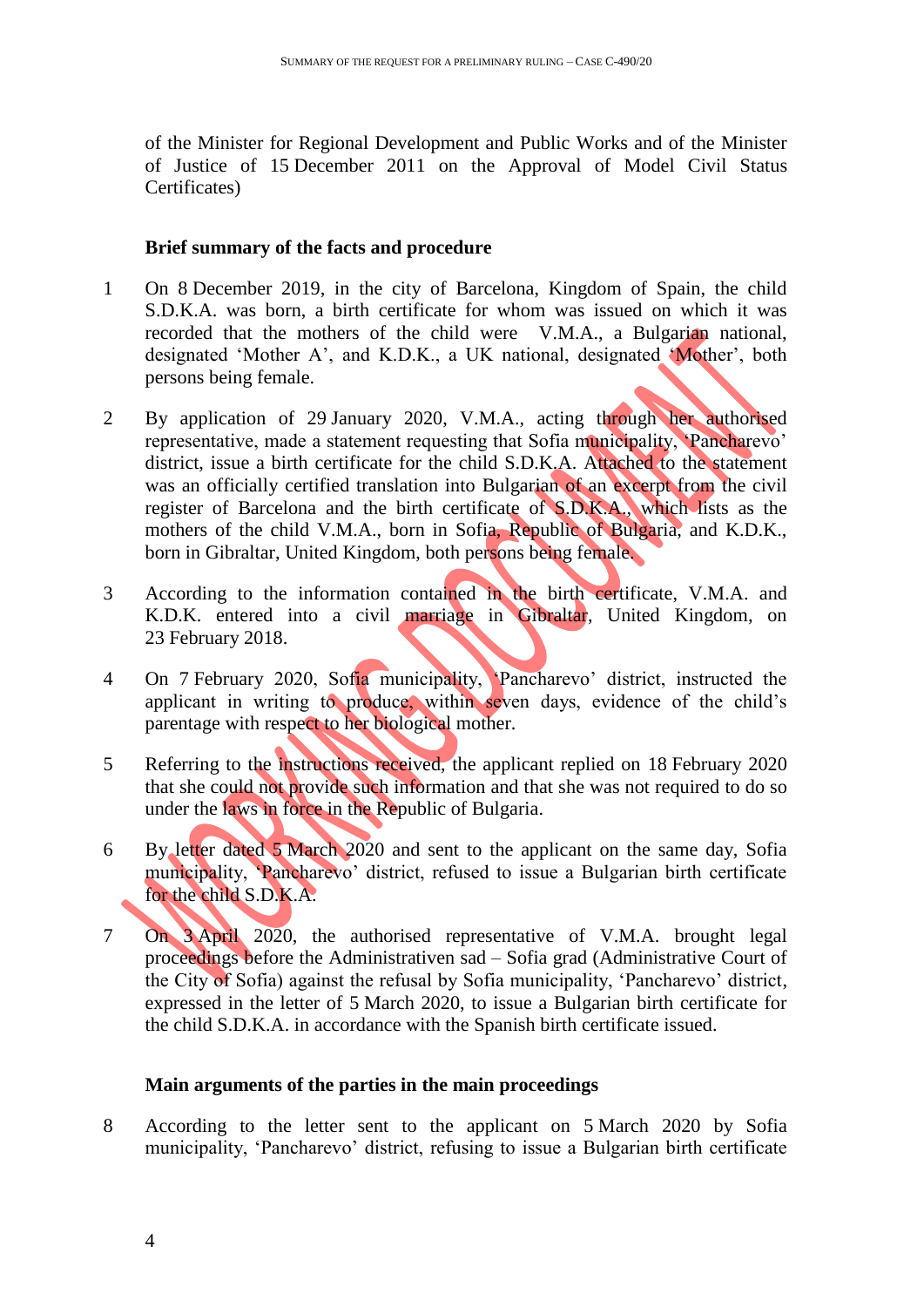for the child S.D.K.A., the grounds for that refusal are the lack of sufficient information regarding the child's parentage with respect to her biological mother. It was further pointed out that the registration of two female parents on a child's birth certificate was inadmissible, as same-sex marriages were currently not permitted in the Republic of Bulgaria and such a registration was contrary to public policy.

- 9 In her application to the Administrativen sad Sofia grad (Administrative Court of the City of Sofia) the applicant submits that the refusal to issue a Bulgarian birth certificate to the child S.D.K.A. infringes both substantive and procedural law and also infringes Directive 2004/38 and is contrary to the case-law of both the CJEU and the ECtHR. According to the applicant, not a single substantive legal act of the Republic of Bulgaria creates an obligation on the administrative authority to determine the parentage of the child before issuing her with a Bulgarian birth certificate. In addition, the applicant refers to the case-law of the CJEU, according to which the host State may not impose additional conditions for respecting the existence of a marriage and the rights of family members deriving from it (judgments of 25 July 2008, *Metock and Others*, C-127/08, EU:C:2008:449; of 8 November 2012, *Iida*, C-40/11, EU:C:2012:691, and of 5 June 2018, *Coman and Others*, C-673/16, EU:C:2018:385).
- 10 The applicant disputes that grounds of public policy can be relied on by Sofia municipality, 'Pancharevo' district, and refers to the provisions of the Bulgarian Kodeks na mezhdunarodnoto chastno pravo (Code of Private International Law) and the relevant case-law of the CJEU (judgments of 20 November 2001, *Jany and Others*, C-268/99, EU:C:2001:616, and of 4 December 1974, *Van Duyn*, 41/74, EU:C:1974:133).
- 11 The applicant also claims that the fact that Sofia municipality, 'Pancharevo' district, requires evidence of the child's biological parentage, on the absence of which the refusal to issue a Bulgarian birth certificate for the child S.D.K.A. is based, constitutes an unlawful interference with V.M.A.'s right to private life and with **V.M.A.** and **K.D.K.**'s right to family life and that those infringements were committed in a context of direct discrimination.

# **Summary of the grounds for referral**

12 In support of the admissibility of its request for a preliminary ruling, the Administrativen sad Sofia-grad (Administrative Court of the City of Sofia) sets out the following reasons: the factual and legal situation of the case unquestionably falls within the scope of EU law. The referring court refers to the case-law of the CJEU according to which the substantive aspects of the law on civil status fall within the competence of the Member States and that EU law does not detract from that competence but that, in exercising those powers, the Member States must comply with EU law and, in particular, with the Treaty provisions on the freedom of every citizen of the Union to move and reside freely within the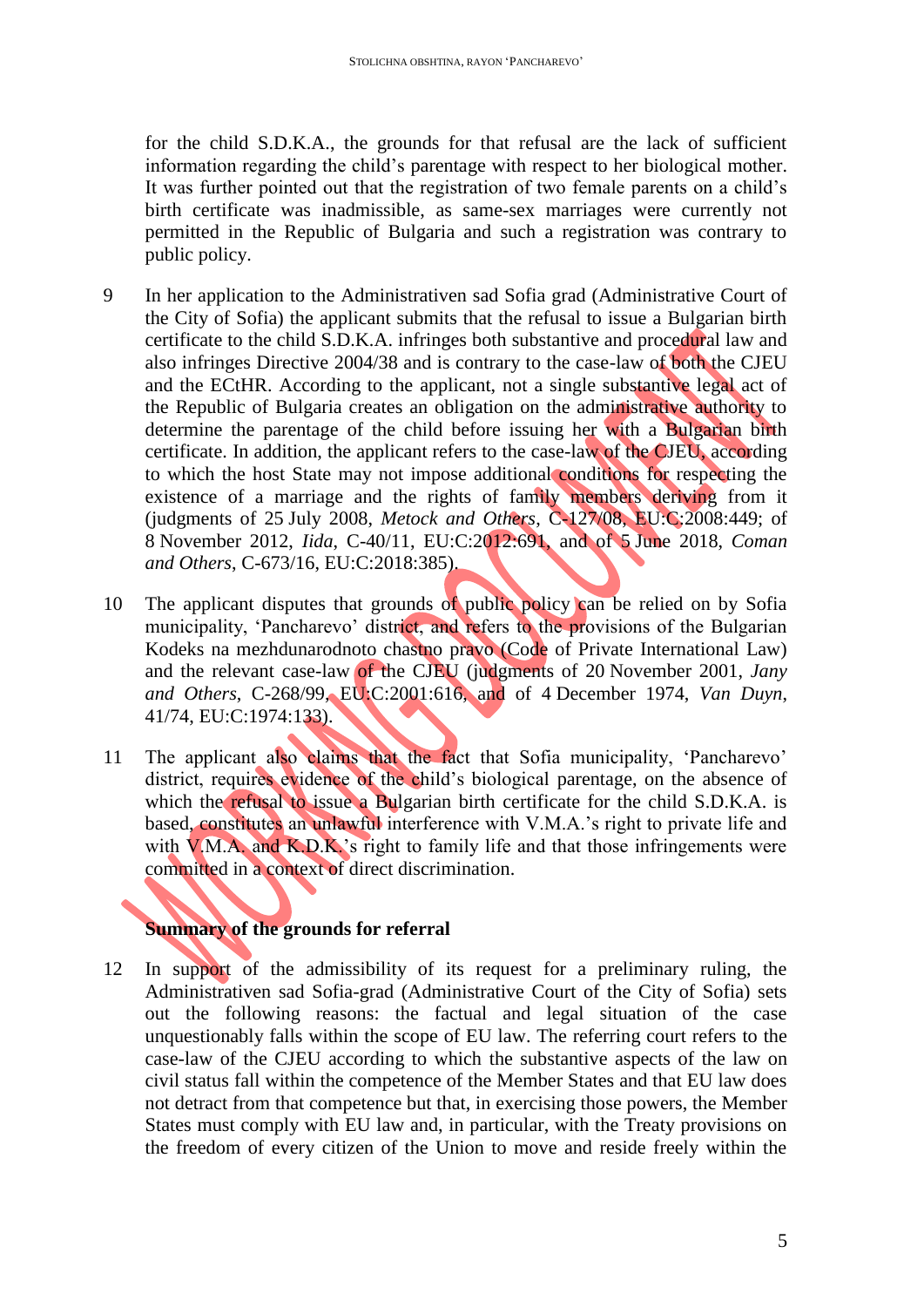territory of the Member States. The Member States must therefore respect EU law in the exercise of that competence unless the case involves an internal situation which has no link with EU law (judgments of 2 October 2003, *Garcia Avello*, C-148/02, EU:C:2003:539; of 14 October 2008, *Grunkin and Paul*, C-353/06, EU:C:2008:559; of 5 June 2018, *Coman and Others*, C-673/16, EU:C:2018:385). Furthermore, the national court states that the CJEU has ruled that there is a link with EU law in the case of children who are nationals of one Member State and are also lawfully resident in the territory of another Member State (judgment of 2 October 2003, *Garcia Avello*, C-148/02, EU:C:2003:539, paragraph 27).

- 13 The child S.D.K.A. was born and resides in Barcelona, Kingdom of Spain; V.M.A., a Bulgarian national, and K.D.K, a United Kingdom national, were registered on the Spanish birth certificate as her mothers. At the same time, the applicant in the main proceedings is a Bulgarian national who exercised her right to freedom of movement and who married K.D.K. in Gibraltar, in the United Kingdom, and settled in Barcelona, Kingdom of Spain, where her daughter, S.D.K.A, was born.
- 14 In those circumstances, the applicant is justified in relying on the right to move and reside freely within the territory of the Member States, enshrined in Article 21 TFEU, in the context of her application for the certification of her daughter's birth in the Republic of Bulgaria by being issued with a Bulgarian birth certificate containing the same information as the child's Spanish birth certificate.
- 15 Moreover, the refusal to issue a Bulgarian birth certificate intended to be used to apply for a Bulgarian identity document would deprive the child of the possibility of making full use of her rights as an EU citizen. This is because the issue of Bulgarian identity documents requires a Bulgarian birth certificate. This issue is all the more important because the other parent of the child is a UK citizen. Therefore, any acquisition of UK nationality by the child would not allow the child to gain valid EU citizenship given the legal consequences of Brexit.
- 16 Finally, there is CJEU case-law in favour of the admissibility of questions on the interpretation of EU law by the CJEU. At the same time, the referring court cannot find a judgment ruling on issues identical to those in the present case which might help it to resolve the dispute before it.
- 17 The Administrativen sad Sofia-grad (Administrative Court of the City of Sofia) gives the following main reasons for its request for a preliminary ruling. It is considered to be an established fact that a traditional marriage constitutes a fixed element of Bulgarian constitutional identity in accordance with the current state of social development and values of Bulgarian society; a traditional marriage is understood to mean as a voluntary union between a man and a woman, as expressly stipulated in the Bulgarian Constitution of 1991 (Article 46(1) of this Constitution). That legal rule is mandatory and does not provide for any exceptions. It can be found in Chapter II ('Fundamental rights and fundamental duties of citizens') of the Constitution. The current law of the Republic of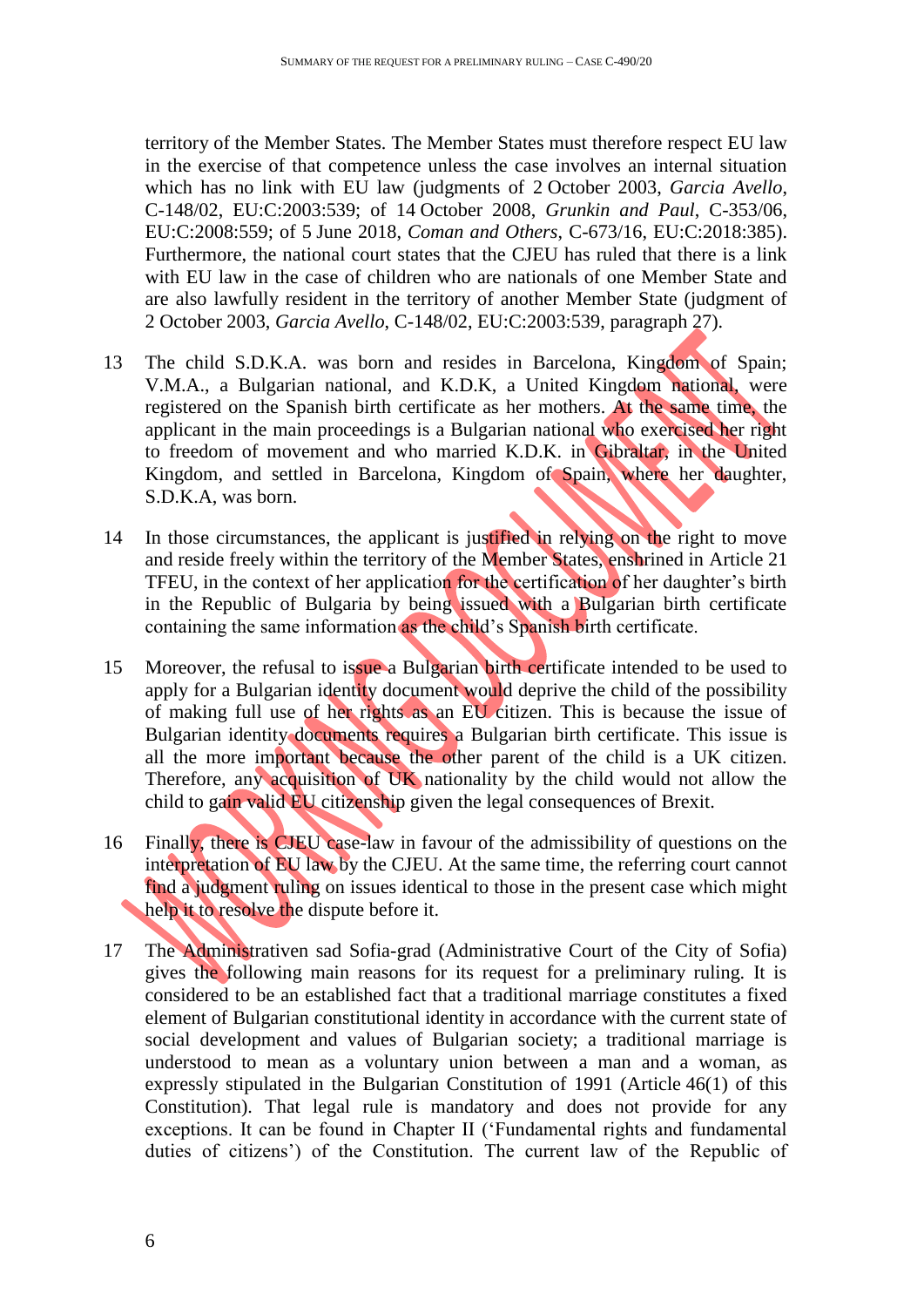Bulgaria does not allow a marriage or any other form of partnership giving rise to any legal consequences to be entered into between persons of the same sex.

- 18 This concept of the traditional family, which is visibly enshrined in the Constitution, is also reflected in the Family Code, which explicitly states that from the parentage of the 'mother' is determined by the birth and that the 'mother' of the child is 'the woman' who gave birth to the child, even in the case of artificial reproduction (Article 60 of the Family Code [SK]). Article 61 SK also determines the parentage of the 'father'. In both cases the legislature uses the singular, which clearly indicates that the child's parentage is based on one mother and/or one father. The Bulgarian legislature does not provide for any case in which the parentage of a child is based on two mothers or two fathers. In addition, the Bulgarian Family Code defines the term 'mother' as 'the woman' who gave birth to the child, even in the case of artificial reproduction. Therefore, and obviously with the exception of particular legally recognised procedures such as adoption, a woman who has not given birth to the child is not considered a 'mother' of the child within the meaning of Article 60 SK. Given that Articles 60 and 61 SK are of key significance in Bulgarian family law and inheritance law, the Administrativen sad Sofia-grad (Administrative Court of the City of Sofia) considers that those provisions also reflect the national identity and constitutional identity of the Republic of Bulgaria within the meaning of Article 4(2) TEU.
- 19 These rules are also reflected in the relevant provisions of the Law on the Registration of Citizens. According to Article  $72(3)(1)$ , the registrar is to draw up the Bulgarian birth certificate by entering the following details: the name of the person to be registered, the date and place of birth, the sex and 'the established parentage'. The term 'parentage' refers to 'parentage' as defined in Articles 60 and 61 SK. Under Article 12(1) of Regulation No RD-02-20-9 of 21 May 2012 on the Operation of the Uniform System for the Registration of Citizens, when registering a the birth of a person who was born abroad, data relating to the registered person's name, the date and place of birth, the sex and the 'established parentage' are entered on the birth certificate as set out in the copy that was produced or in the Bulgarian translation of the foreign document.
- 20 At the same time, however, according to the pre-defined model civil status certificates stipulated by the Order of the Minister for Regional Development and Public Works and the Minister for Justice Order of 15 December 2011, the birth certificate is to contains details about the parents of the child that are divided into two columns, namely 'mother' and 'father'. Aside from the legal arguments put forward by Sofia municipality, 'Pancharevo' district, which it set out in its letter rejecting the application, the latter was therefore not technically able to issue a birth certificate since, unlike the Spanish birth certificate, the model certificate does not provide for the registration of two mothers.
- 21 In those circumstances, the Administrativen sad Sofia-grad (Administrative Court of the City of Sofia) is uncertain, first, as to whether the refusal to register the birth of a Bulgarian national abroad, whose birth certificate issued by another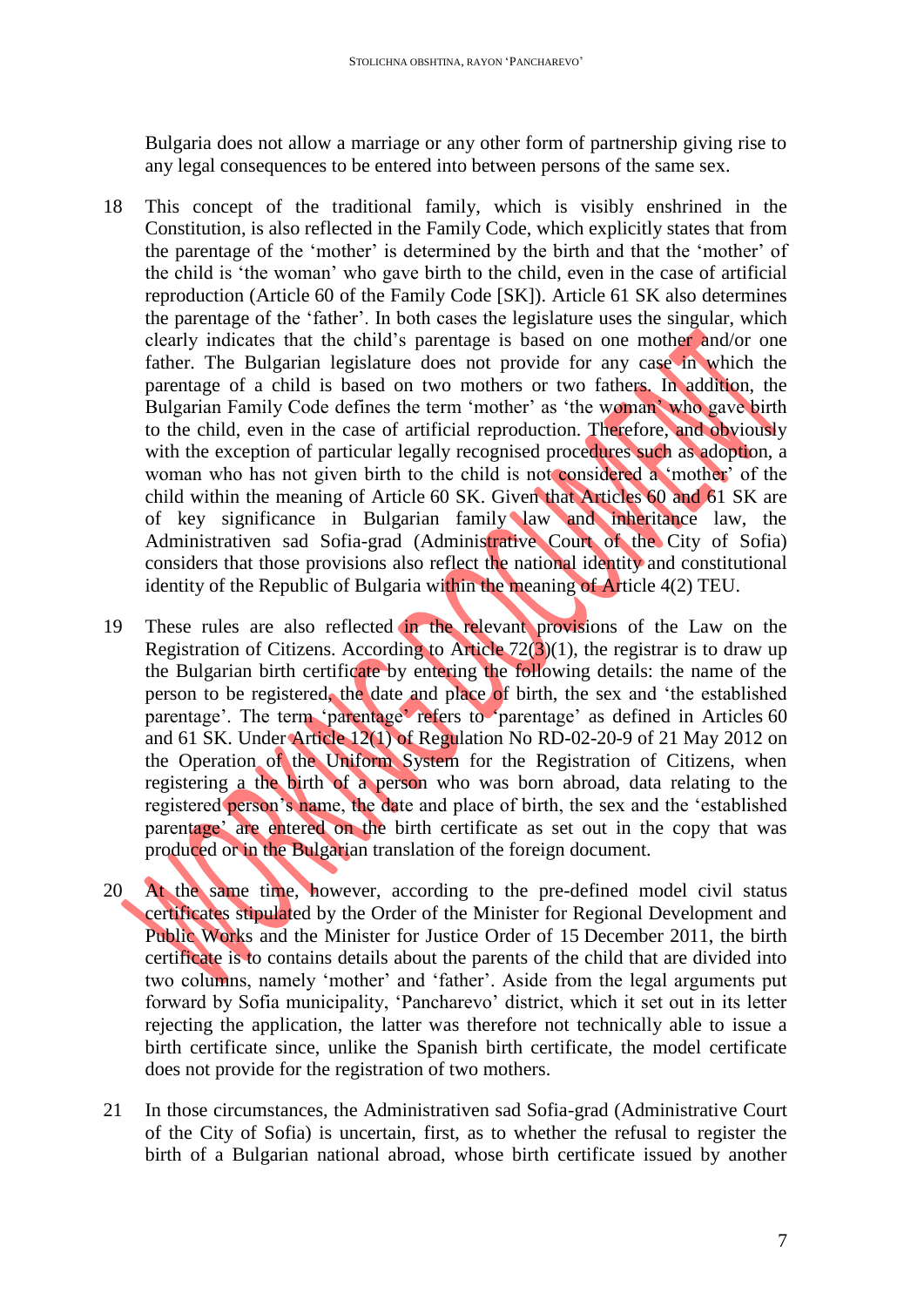Member State lists two mothers, infringes her rights under Articles 20 and 21 TFEU and Articles 7, 24 and 45 of the Charter. The refusal to issue a Bulgarian birth certificate could make it difficult for the child to exercise her right to free movement since the issue of Bulgarian identity documents requires a Bulgarian birth certificate. In the present case, the legal consequences of Brexit could also have an impact on the court's assessment since the other mother listed on the Spanish birth certificate can no longer be regarded as an EU citizen but as a thirdcountry national. Thus, even if the refusal to issue a Bulgarian birth certificate has no legal effect on the child's Bulgarian nationality, the refusal is liable to give rise to serious administrative obstacles to the issue of Bulgarian identity documents and, thus, impede the free movement of the child within the EU and the full exercise of her rights as an EU citizen.

- 22 On the other hand, the Administrativen sad Sofia-grad (Administrative Court of the City of Sofia) is uncertain, however, as to whether reasons relating to the protection of public policy or national identity within the meaning of Article 4(2) TEU may justify such a restriction of the right to freedom of movement guaranteed by Article 21 TFEU and to what extent such a restriction requires an assessment of the proportionality of the infringement of the right to freedom of movement. According to the Administrativen sad Sofia-grad (Administrative Court of the City of Sofia), given the current state of development of social conditions in the Republic of Bulgaria, the legal rules that determine a child's parentage are of fundamental importance in Bulgarian constitutional tradition and in Bulgarian family and inheritance law, both from a legal perspective and with respect to values. Since, according to Article 4(2) TEU, the EU respects the national identity of the Member States, inherent in their fundamental structures, political and constitutional (judgment of 2 June 2016, *Bogendorff von Wolffersdorff*, C-438/14, EU:C:2016:401, paragraph 73), the Administrativen sad Sofia-grad (Administrative Court of the City of Sofia) is uncertain as to whether an obligation imposed on the Bulgarian administrative authorities, when certifying a birth that has taken place abroad, to register two mothers on the Bulgarian birth certificate as the parents of the child, will not negatively affect the national identity of the Bulgarian State, which has not provided for the possibility of registering two parents of the same sex on the birth certificate.
- 23 In the opinion of the Administrativen sad Sofia-grad (Administrative Court of the City of Sofia) only the legislature is in a position to exercise its sovereignty and decide whether a child's parentage can be determined not only from one mother but from two mothers and/or fathers. As far as the Administrativen sad Sofia-grad (Administrative Court of the City of Sofia) is aware, EU is silent on this issue. In particular, Article 9 of the Charter expressly provides that the right to start a family is guaranteed according to national laws that actually reflect respect for national identity and the constitutional identity recognised in Article 4(2) TEU.
- 24 In that context, and having regard to the child's best interests, the Administrativen sad Sofia-grad (Administrative Court of the City of Sofia) takes account of the fact that it is necessary to find a solution at the level of the interests of the child,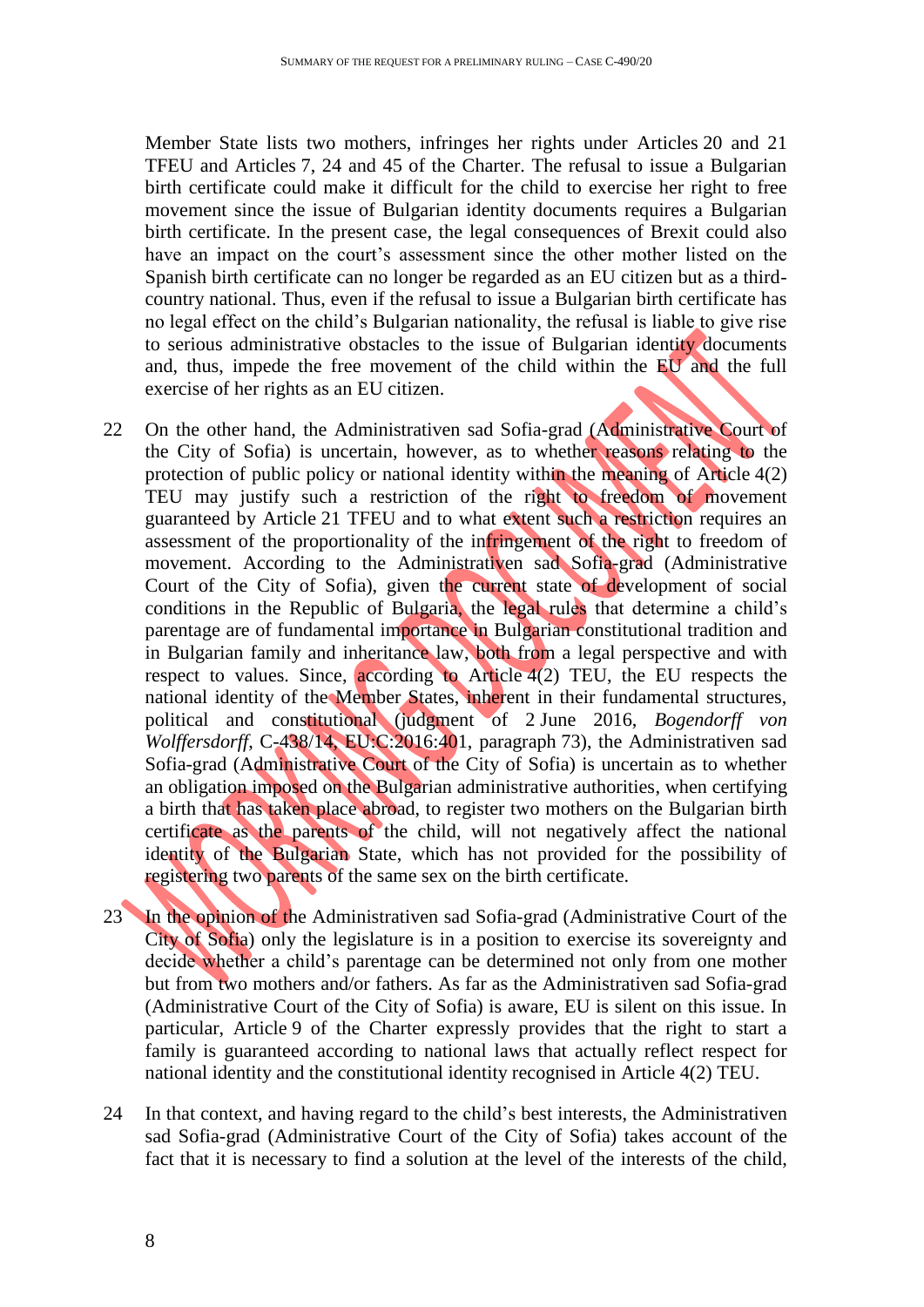who is not responsible for differences between EU Member States in the scale of values in social conditions. In the light of the foregoing, the Administrative Court of Sofia is uncertain as to whether Article 24(2) of the Charter obliges a Member State not to apply the fundamental rules of its national law.

- 25 The Administrativen sad Sofia-grad (Administrative Court of the City of Sofia) therefore considers it essential to weigh up the various legitimate interests involved in the present case with a view to striking a balance: on the one hand, the constitutional identity and the national identity of the Republic of Bulgaria and, on the other, the interests of the child and, in particular, her right to private life and free movement. It is also necessary to examine whether such balance could be achieved by applying the principle of proportionality. In particular, the Administrativen sad Sofia-grad (Sofia City Administrative Court) is having difficulties in assessing whether the registration of one of the two mothers listed on the Spanish birth certificate in the 'mother' column, and who is either the child's biological mother or became a mother by way of another procedure (e.g. adoption), while the 'father' column remains empty (blank), would constitute a reasonable balance between the legitimate interests of Bulgarian society as a whole, on the one hand, and those of the child, on the other. It is clear that such a solution would create certain obstacles due to possible differences between the Spanish and Bulgarian birth certificates, but would at least allow the issuing of a Bulgarian birth certificate, thus avoiding or at least reducing any obstacles to the free movement of the child. However, the Administrativen sad Sofia-grad (Administrative Court of the City of Sofia) is also doubtful whether such a solution would be consistent with the right to respect for private and family life enshrined in Article 7 of the Charter.
- 26 In the opinion of the Administrativen sad Sofia-grad (Administrative Court of the City of Sofia) the relevant case-law of the Court does not provide an answer to the questions referred for a preliminary ruling. In particular, contrary to the judgment of 5 June 2018, *Coman and Others* (C-673/16, EU:C:2018:385), the issue before the Administrativen sad Sofia-grad (Administrative Court of the City of Sofia) does not concern having a marriage concluded between same-sex persons in another Member State recognised, with a view to granting a derived right of residence for a third-country national, but relates to two persons of the same sex being recognised as mothers of a child of Bulgarian nationality born in another Member State by having their names included on the child's Bulgarian birth certificate. Unlike in *Coman*, this question is linked to the method of establishing the parentage of a Bulgarian national.
- 27 The circumstances of the dispute in the main proceedings can also be distinguished from those which gave rise to the judgment of 14 October 2008, *Grunkin and Paul* (C-353/06, EU:C:2008:559). The present case is not concerned with how the surname of the child is determined, but with how the child's parentage is established. According to the Administrativen sad Sofia-grad (Verwaltungsgericht der Stadt Sofia), the latter question is different in nature and has far greater consequences at the level of family and inheritance law.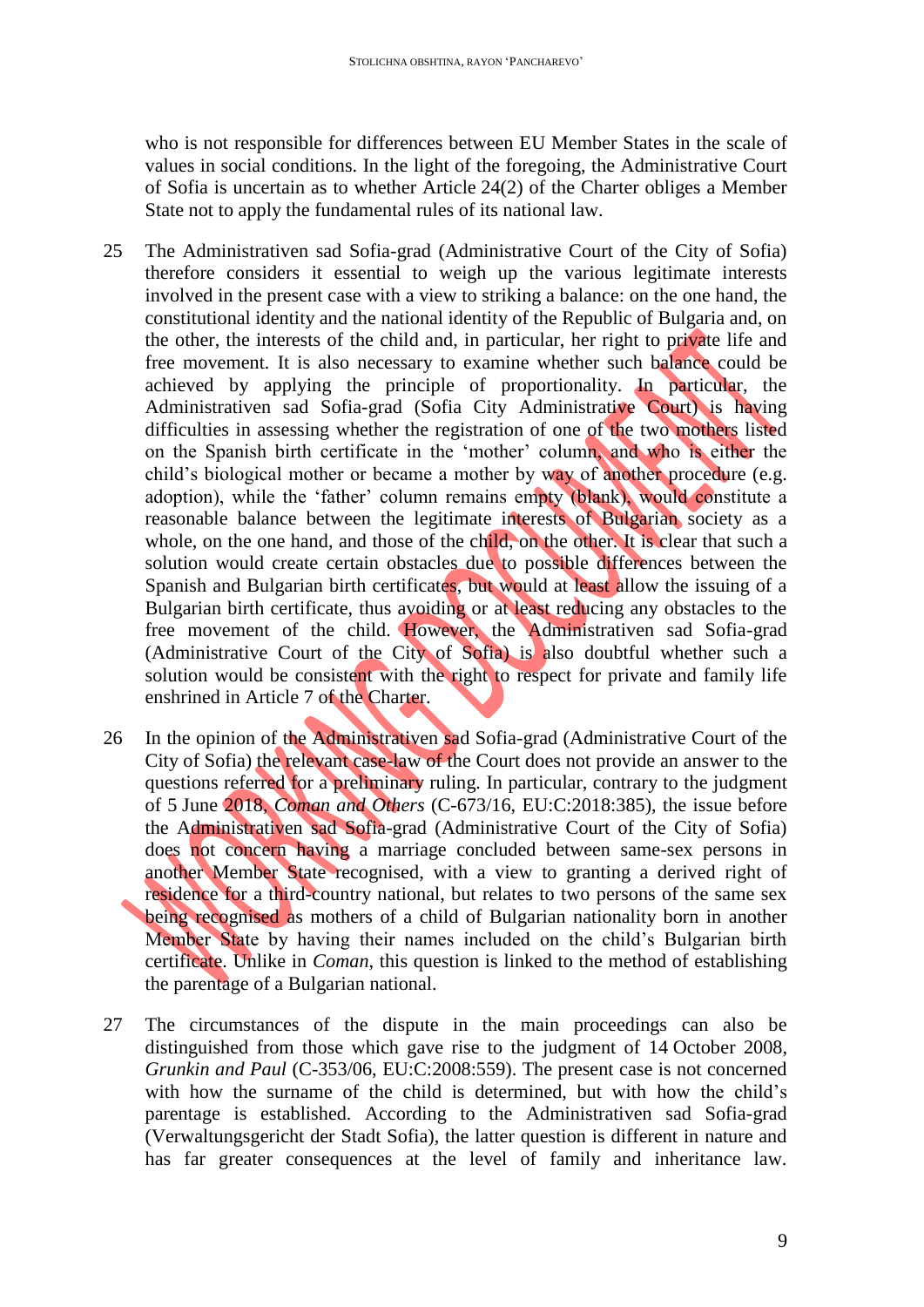Furthermore, in *Grunkin and Paul*, the question of compliance with Article 4(2) TEU did not arise.

- 28 The Administrativen sad Sofia-grad (Administrative Court of the City of Sofia) also examined the relevant case-law of the ECtHR, in particular its judgment of 26 June 2014 in *Mennesson v France* (Application no 65192/11). The national court adds that the case-law of the ECtHR cited above in the first advisory opinion delivered in response to a request of the French Cour de Cassation (Court of Cassation) (Request no P16-2018-001) was further developed in the context of a review of the same case following the first judgment of the ECtHR in *Mennesson*.
- 29 According to the Administrativen sad Sofia-grad (Administrative Court of the City of Sofia), it is clear from this case-law of the ECtHR that the condition applied by the ECtHR is whether at least one of the parents entered on the birth certificate issued abroad is the child's biological parent. In the present case, however, the applicant has refused to provide the defendant with details about the child's biological mother, which clearly distinguishes the present case from the case before the ECtHR. Furthermore, there is nothing on the file to suggest whether this is a case of surrogacy. In any event, the above-mentioned judgment of the ECtHR is not directly applicable to the present case since the applicant refuses to provide information about the child's biological parentage. In this case, the Administrativen sad Sofia-grad (Administrative Court of the City of Sofia) questions whether the discretion which the European Convention on Human Rights confers on States should be interpreted more broadly than in the abovementioned case. Similarly, the judgment referred to above expressly recognises that States may refuse to register birth certificates issued abroad in civil status registers where other means of recognition of parentage, such as adoption, are available. The latter consideration coincides to a certain extent with the abovementioned imperative to strike a balance between the best interests of the child and the national identity and constitutional identity of the State within the meaning of Article 4(2) TEU. What is more, in this context, according to Article 110(2) SK, the adoption of a child of Bulgarian nationality who is habitually resident in another State is subject to the law of that State. In other words, the effectiveness and speed of the alternative remedy relied on by the ECtHR must be assessed in the light of Spanish law.
- 30 Another important factor, noted by the Administrativen sad Sofia-grad (Administrative Court of the City of Sofia), is the lack of binding force of advisory opinions of the ECtHR, which are based on Protocol 16 to the European Convention on Human Rights (Article 5) and which, incidentally, has not been ratified by the Republic of Bulgaria. Unlike those advisory opinions, the judgments delivered by the CJEU under Article 267 TFEU are binding on the Bulgarian courts, which is an additional reason for the Administrativen sad Sofiagrad (Administrative Court of the City of Sofia) to make the present request for a preliminary ruling.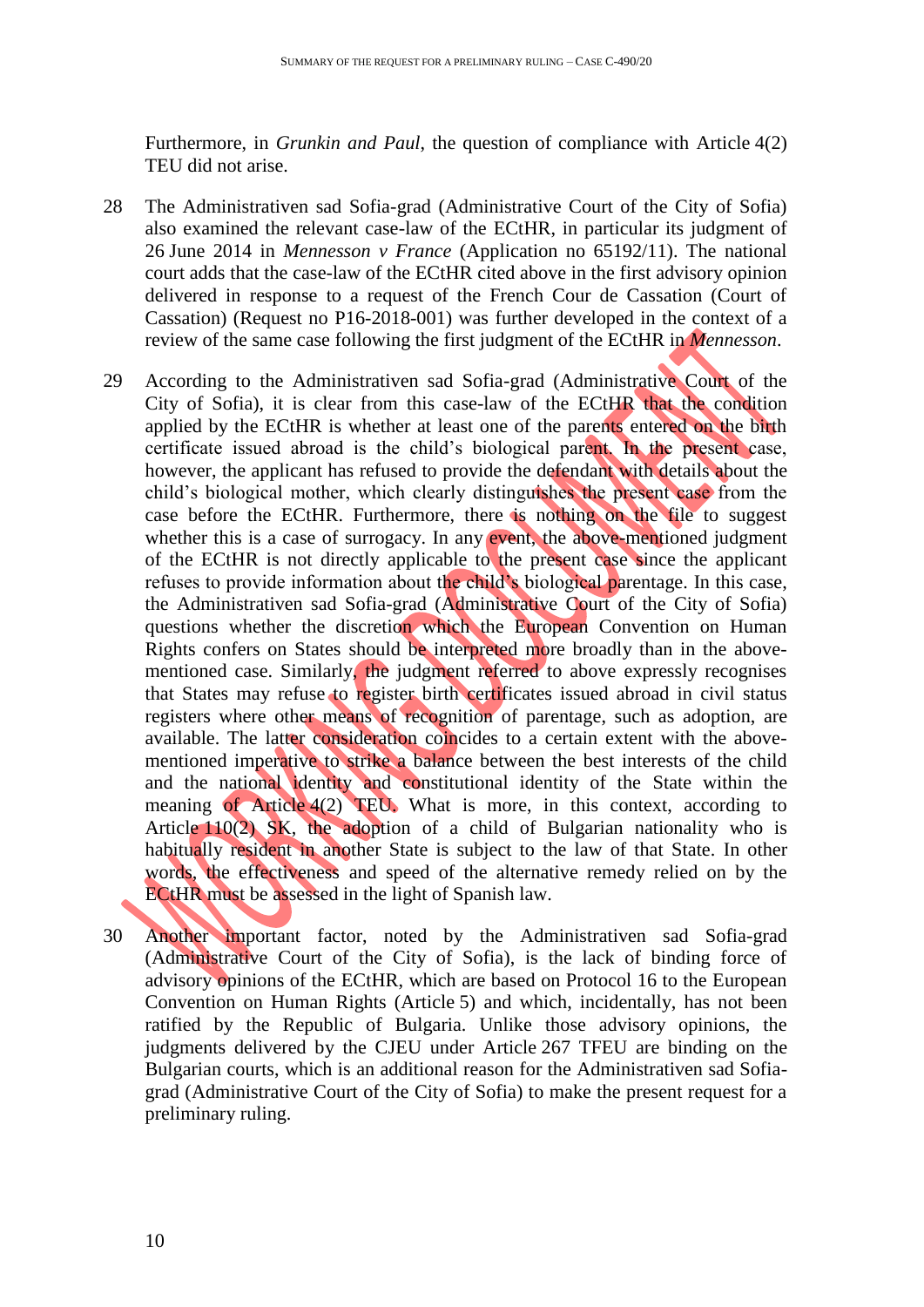- 31 Last but not least, if the CJEU concludes that EU law requires Member States to enter the birth certificate in the civil status register as it was drawn up in another Member State, the Administrativen sad Sofia-grad (Administrative Court of the City of Sofia) would like to know how this can be implemented in practice. In particular, the model birth certificate which binds the administrative authorities, as mentioned above, provides for two columns: the 'mother' column and the 'father' column. More specifically, how can EU law and, in particular, the principle of effectiveness, be taken into account in these circumstances, where the model certificate is applicable, given that, in the present case, the Administrativen sad Sofia-grad (Administrative Court of the City of Sofia) does not have jurisdiction to review the legality of the order that established that model certificate.
- 32 The established model birth certificate is applicable law, and in the present case the court is not concerned with the question whether the Order of the Minister for Regional Development and Public Works, and the Minister for Justice Order of 15 December 2011, and Regulation No RD-02-20-9 of the Minister for Regional Development and Public Works of 21 May 2012 on the Operation of the Uniform System for the Registration of Citizens are lawful in view of higher-ranking provisions of Bulgarian or European law. Nor does the Administrativen sad Sofiagrad (Administrative Court of the City of Sofia) have jurisdiction, in the pending proceedings, to rule of its own motion on the validity of those legal instruments. Therefore, the Administrativen sad Sofia-grad (Administrative Court of the City of Sofia) cannot replace this approved model certificate with another for the purposes of the case, nor could the registrar replace that model with another. Should the CJEU conclude that EU law requires the registration of two mothers of the child on the birth certificate, how is such a ruling to be applied?
- 33 In addition, the Administrativen sad Sofia-grad (Administrative Court of the City of Sofia) points out that the question of the new-born child's right to citizenship does not arise in the present case. The child acquires Bulgarian nationality by virtue of Article 25(1) of the Constitution of the Republic of Bulgaria ('A person is a Bulgarian national if at least one of their parents is a Bulgarian national or if they were born in the territory of the Republic of Bulgaria and provided that they do not acquire any other nationality by parentage. Bulgarian nationality may also be acquired by naturalisation') and under Article 8 of the Zakon za balgarskoto grazhdanstvo (Law on Bulgarian Nationality) ('A person is a Bulgarian national by parentage if at least one of their parents is a Bulgarian national'). The failure to issue a Bulgarian birth certificate does not constitute a refusal of Bulgarian nationality. The minor is a Bulgarian national by operation of law notwithstanding the fact that she is currently not being issued with a Bulgarian birth certificate. The failure to issue such a birth certificate, however, will certainly impede the exercise of her rights as a Bulgarian national or EU citizen in practice simply because no identity document can be issued to her.
- 34 Finally, the Administrativen sad Sofia-grad (Administrative Court of the City of Sofia) has requested that the reference for a preliminary ruling be dealt with under